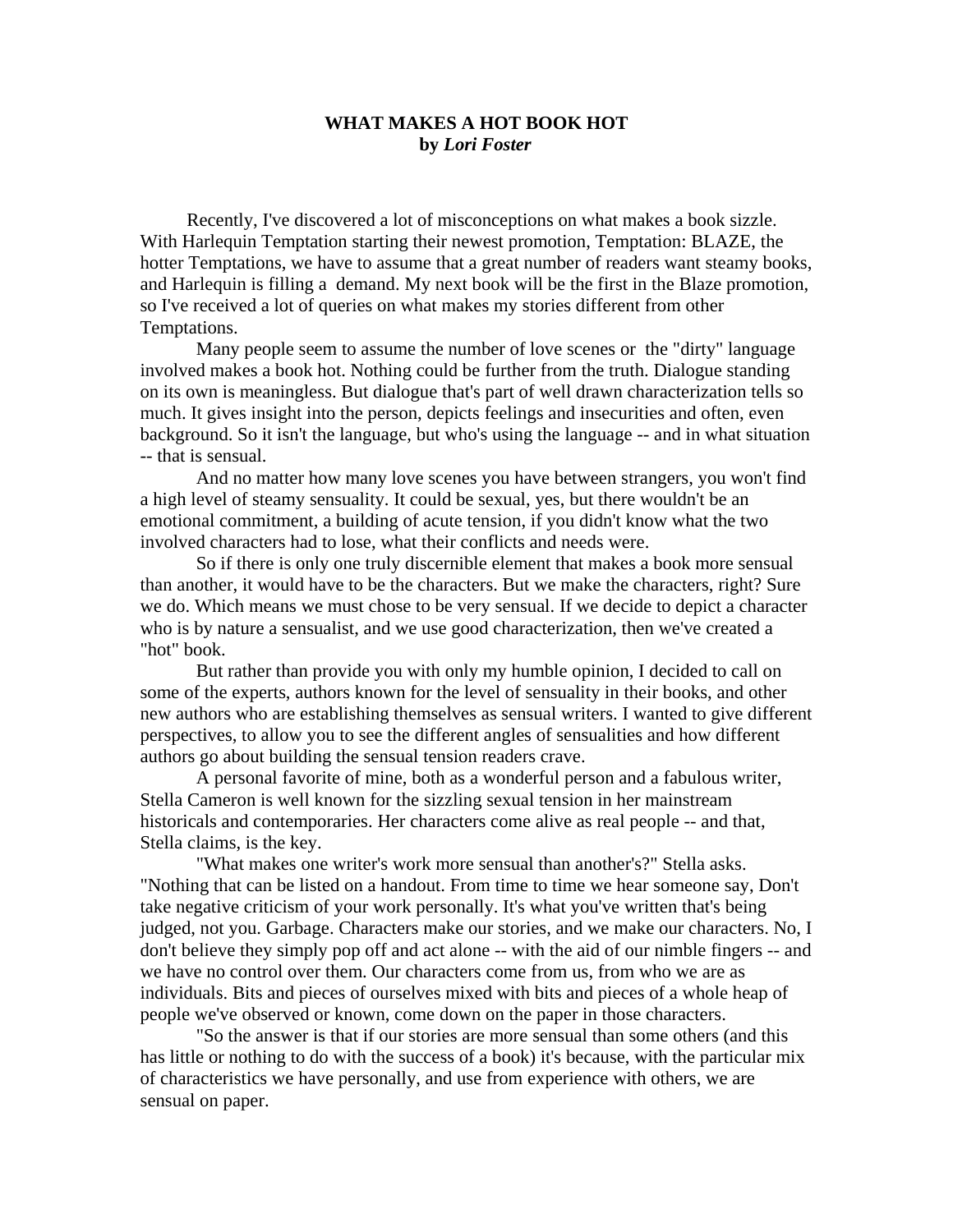"Language (dialogue) has everything to do with voice, the writer's and the character's. Crude language is never sensual. It can certainly be sexual, but if I'm to address the way I use language, and this is the example I understand best, then my absolute rule is that each character has a unique voice, and that I don't waver from that voice. My tough guy ain't gonna say, Shucky darn fellas, I think I'm gonna have to pinch you if you won't be nice. For this medium, I won't write what he would say, but be assured that I'd have no compunction about putting him firmly in voice. The slick, misogynistic womanizer forcing an encounter with a woman doesn't say, You make me feel different. You make me feel I want to be all I can be -- for you. I want to make love to you in a thousand different ways and I'm not sure where I want to start. Kid, if I can't have you, I'm going to be in pain -- and I don't have to explain where.

"You might say, well, he's made some pretty direct comments. But he's a 1997 kind of guy and, for my book, he's hero material. But Mr. Misogynist is going to express his intentions and plans quite differently -- that's when the basic language may come in."

True to her word, Ms. Cameron's characters are all unique and alive and vital. Her dialogue is as real as it gets, and always suits not only the characters, but their time period and the situations they're in. Ultimately, her books are very sensual because her characters are very sensual -- and human.

I don't do historicals. I wish I could, but it's not a talent I possess. I write contemporary novels, and I live in a contemporary world. Language has changed, both formal and colloquial. What a man of today feels, and how he expresses those feelings, is what makes a book sensual. I don't use "dirty" language. Neither do my heroes. But when used in context to the situation, the speaker's frame of mind, and the time period, much of slang can be highly sensual. My heroes, especially in sexual situations, are not shy, reserved men. They're men who know what they want, and aren't afraid to ask for it -- or go after it.

But long before the heroine is aware of what the hero wants, the reader must know.

As Paula D'Etcheverry, who writes as Pamela Ingrahm puts it, "It's the emotional responses sparked in the hero and heroine that eventually translates into the physical. Just physical sex doesn't do it for me. I want mind sex before body sex."

It's up to the author to depict the characters' sexual tension, to maintain that tension by keeping the reader in the characters' thoughts, attuned to their feelings, and to let the reader know exactly how badly these people want and need each other. When the hero and heroine do come together, it should be a culmination -- each and every time - not just a stepping-stone scene. Gratuitous sex is never sensual.

We, as writers, must also keep in mind that the hero is a hero, and therefore must be sensitive to the heroine's needs and desires. I'm currently working on a book where the heroine suffered a rape when she was much younger. Yes, the hero wants her, very much in fact, but he's forcing himself to go at her pace, to judge her reactions and anticipate her needs. He wants her enough that he's willing to hand over all sexual control, to literally put himself at her mercy, something he's never done before. But it reassures her, and works perfectly to build incredible sexual tension. This particular hero is very sensitive, especially to women's issues. It's part of his characterization, therefore a necessary part of the plot.